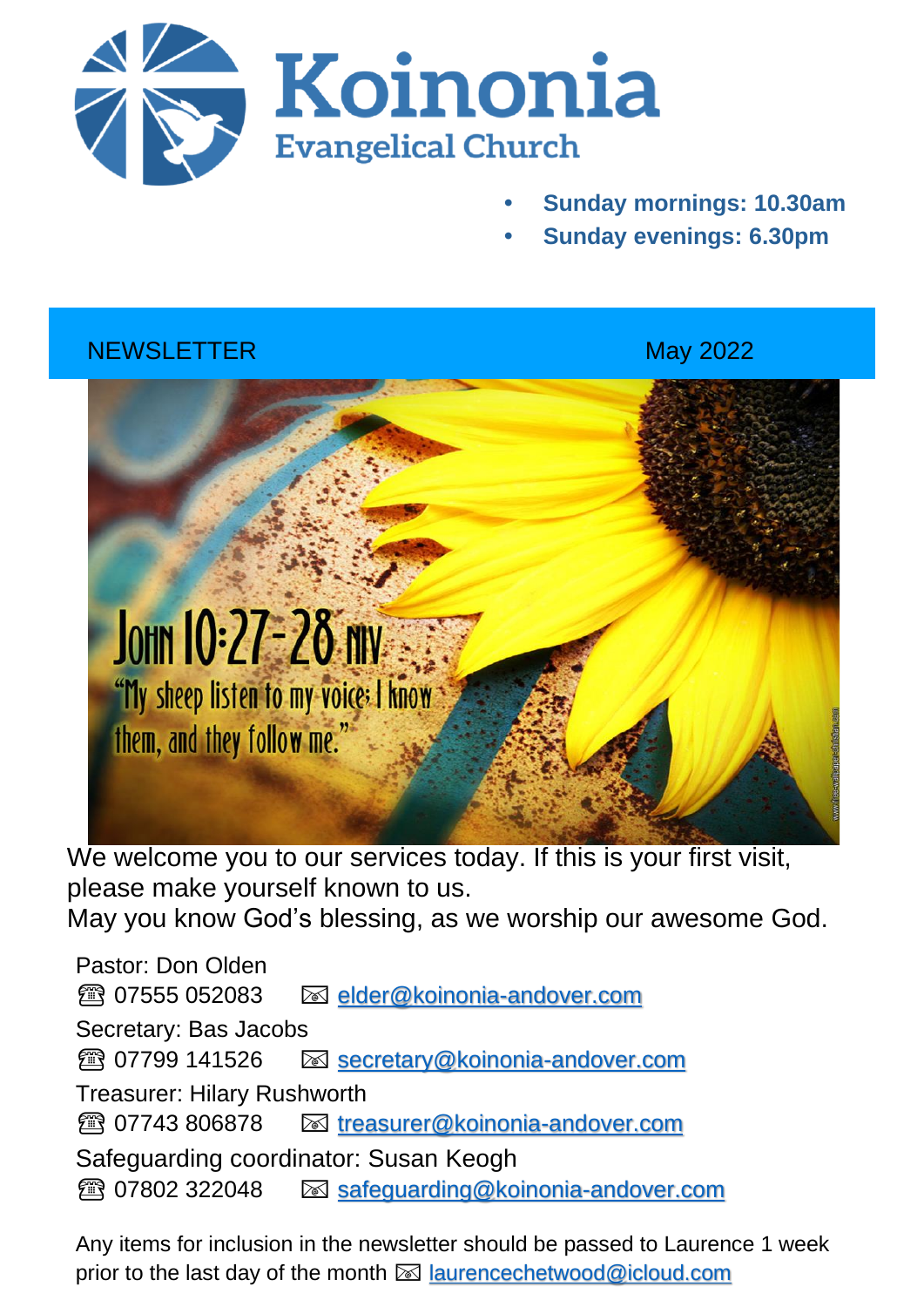

This month I wanted to bring you up to date on some of the developments within the Fellowship along with news of some future events.

### • **Paul & Carmina Adams**

In July Paul and Carmina will be bringing a team of teenagers over from the USA for a twoweek mission. Paul works for OAC (Open Air Campaigners) and brings a wealth of evangelistic know-how. We are hoping that the team will be able to get into some of the schools as well as work within the Fellowship. They use sketch boards and puppets and will also be going out onto the streets. We would love it if some of the Fellowship would be able to join with them.

If you're able to provide any accommodation for the visit please speak to Bas or Hilary.

Paul and Carmina will be staying on when the teenagers leave as Paul has a 6-month sabbatical from his work with OAC. He will be helping out in the Fellowship as Associate Pastor until Christmas. I'm sure, that both he and Carmina will be a real blessing to us all. Don will be taking a short sabbatical during this time and will be off for the month of September.

#### • **House Purchase**

As I'm sure you may have heard by now; we have managed to purchase a property on the East Anton estate. Initially this will be used as accommodation for Paul and Carmina whilst they are with us. After they have gone back, we will rent the property out to give the Fellowship an income and it will also be available as a manse should any future Pastor require it. If you have any items that might be useful to furnish the house, please speak to Hilary and she can let you know what we need.

### • **Holiday Club**

During August ( $15<sup>th</sup> - 19<sup>th</sup>$ ) we will once again be running a holiday club for children aged 5-11. This year we are hoping to expand the numbers and cater for 50 children. If you'd like to know more or see how you might be able to help out please speak to Helen or Jeremy.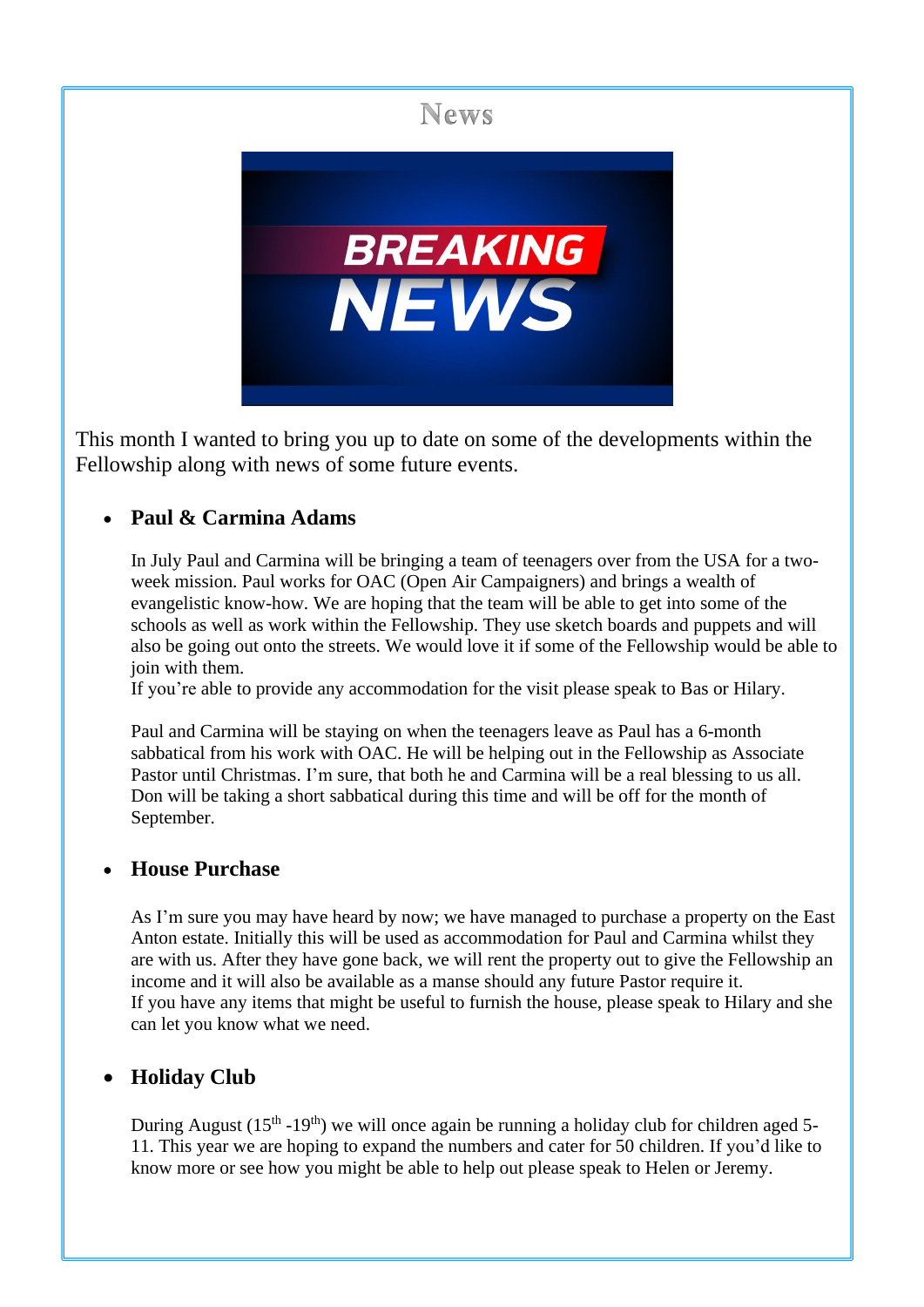# May Diary

| May 1 <sup>st</sup> | 10.30 am<br>5.30 pm<br>6.30 pm | Don Olden<br><b>Prayer Meeting</b><br>Don Olden                 |
|---------------------|--------------------------------|-----------------------------------------------------------------|
| May 8 <sup>th</sup> | 10.30 am<br>5.30 pm<br>6.30 pm | David Tucker<br><b>Prayer Meeting</b><br><b>Andrew Sullivan</b> |
| May $15th$          | 10:30am<br>5.30 pm<br>6.30 pm  | David Pickard<br><b>Prayer Meeting</b><br>David Sullivan        |
| May $22nd$          | 10:30am<br>5.30 pm<br>6.30 pm  | Lee Willcox<br><b>Prayer Meeting</b><br>Don Olden               |
| May $29th$          | 10:30am<br>5.30 pm<br>6:30 pm  | Jim Spencer<br><b>Prayer Meeting</b><br><b>Jim Spencer</b>      |

# MEET UP WITH DON AT COSTA IN ANDOVER @ 11am. This month Don will be available on the 31<sup>st</sup> only.

HOUSEGROUP MEETINGS THIS MONTH on 4<sup>th</sup>, 11<sup>th,</sup> 18<sup>th</sup> & 24<sup>th</sup> At 1.30 pm 2pm and 7.30 pm.

CHURCH WALK See Dave or Hilary for the date and details.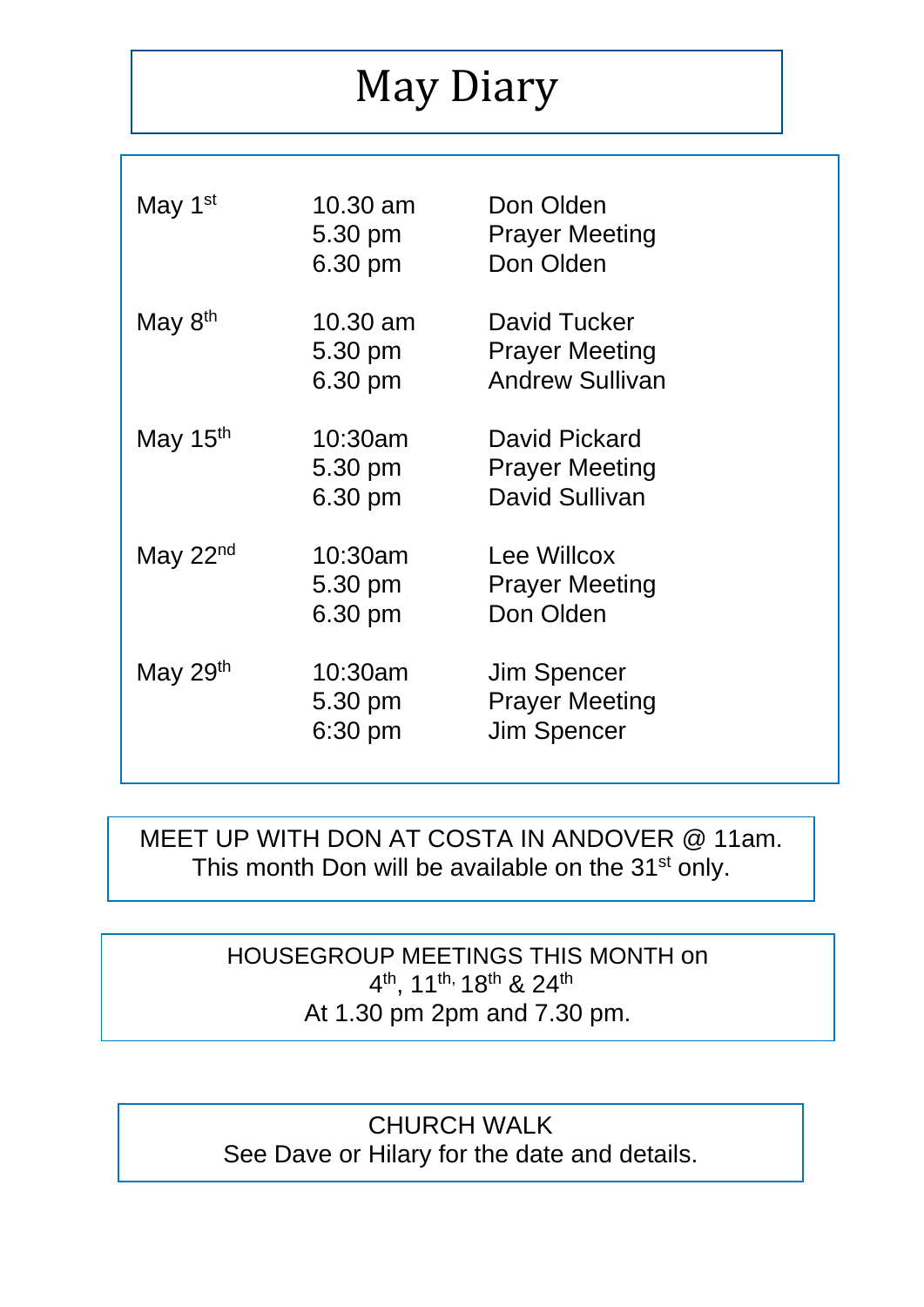# Other Notices

A sports evening is held fortnightly for the men of the Fellowship. If you'd like to know more or join in, please speak to Leigh Mills.

# **PRAYER REQUESTS**

- *Heavenly Father we humbly pray that you watch over our Church, and bring peace, tranquility and strength, to each and everyone of us. We ask in the precious name, of Your Son, Our Redeemer, Jesus Christ.*
- *Let us pray for Alliance Defending Freedom, an organisation dedicated to legal defence of persecuted Christians. Churches are being destroyed by government officials and mobs. Missionaries are kicked out of the countries where they are serving. Christians are attacked, arrested, and tried in court because of their faith. ADF is doing such great work in its pursuit of justice. [https://adflegal.org](https://adflegal.org/)*
- *Our prayers go out to the victims of war, not only in Ukraine, but those largely unreported by the mainstream media, in such places as Ethiopia, Yemen, Syria and Myanmar.*
- *Please remember Paula and the family after the death of her mum Rosemary.*
- *Our continuing prayer for Barry and Eileen.*
- *Our continuing prayer for Maria.*
- *Our continuing prayer for Stan and Eleanor*
- *Please continue to pray for Robin*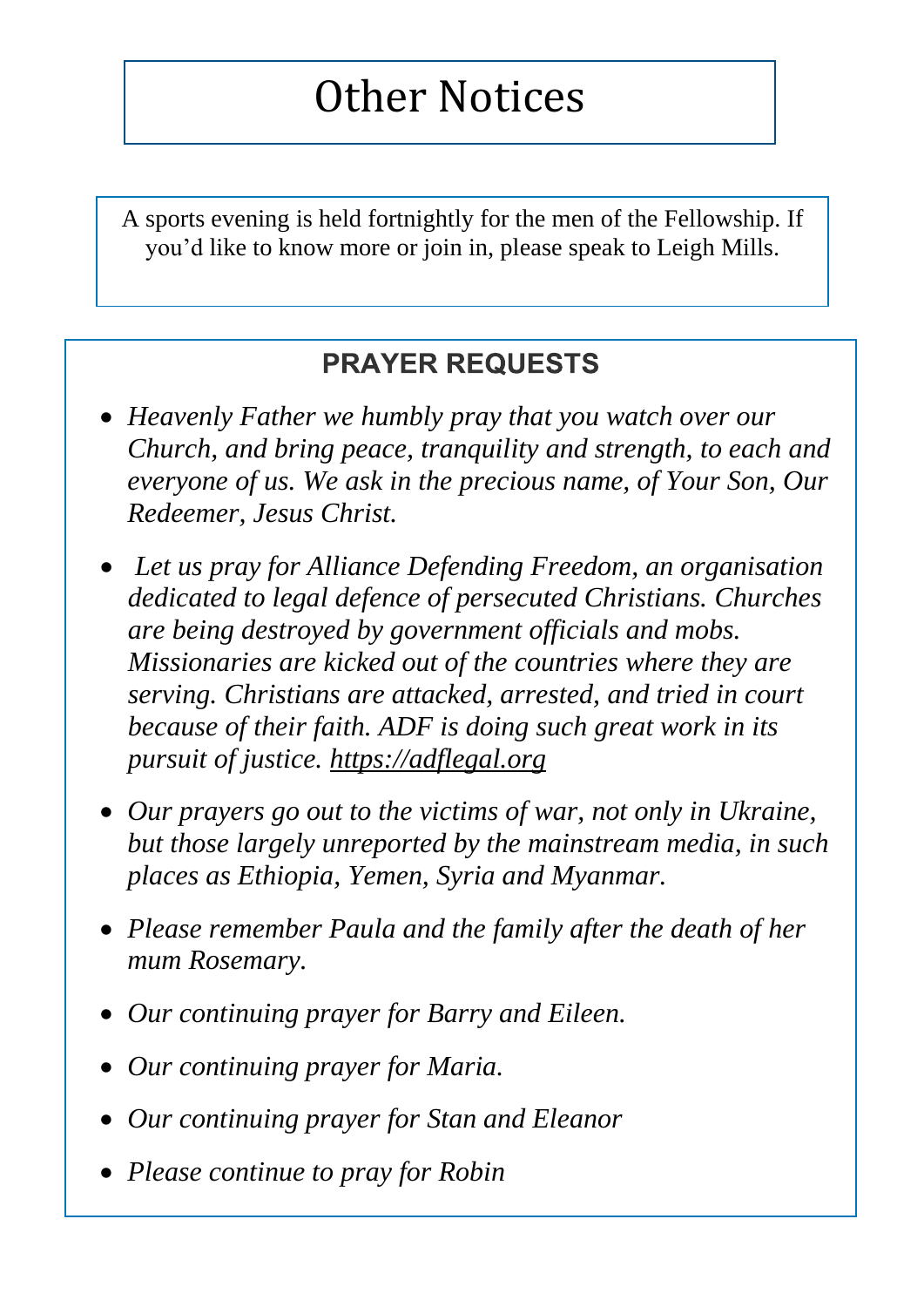# THE MANY WONDERS OF GOD'S CREATION

### EACH MONTH WE'LL BE HIGHLIGHTING SOME FEATURES FROM THE NATURAL WORLD, WHICH DEMONSTRATE THE OMNISCIENCE OF OUR AWESOME CREATOR.

#### MOUNTAIN STONE WETAS

This insect native to New Zealand freezes itself for several months, and then thaws itself. It's the world's largest freeze-tolerant insect and withstands freezing 80 percent of its body tissues. It does this to survive drastic temperature changes thanks to a protein that prevents the formation of ice crystals in its blood-like fluid.

#### PRECIOUS STONES OF THE BIBLE EPHOD BREASTPLATE STONES

| <b>RUBY</b>     | This pinkish to blood red gemstone is a variety of the mineral Aluminum Oxide, often with<br>common impurities of Chromium, Titanium and Iron. It is the third hardest of the natural<br>gems.            |  |
|-----------------|-----------------------------------------------------------------------------------------------------------------------------------------------------------------------------------------------------------|--|
| <b>TOPAZ</b>    | An Aluminium Silicate compound containing Fluorine.                                                                                                                                                       |  |
| <b>GARNET</b>   | Known as nesosilicates, combined variously with Calcium, Magnesium Iron Manganese<br>Aluminium and Chromium. Colours vary, but the Ephod gem of garnet is red.                                            |  |
| <b>EMERALD</b>  | is Beryllium Aluminium Silicate, with Chromium and Vanadium traces, which give the gem<br>its green hue.                                                                                                  |  |
| <b>SAPPHIRE</b> | Aluminium Oxide combined variously with iron, titanium, chromium, vanadium, or<br>magnesium. It is typically blue but other colours yellow/purple/orange and green occur.                                 |  |
| <b>DIAMOND</b>  | A cubic crystal structure of the element Carbon. The hardest natural substance known; it's<br>colour can vary with impurities within the crystal lattice                                                  |  |
| <b>JACINTH</b>  | Yellow/red to red brown variety of Zircon, which is Zirconium Silicate.                                                                                                                                   |  |
| <b>AGATE</b>    | From volcanic rock, it consists of quartz in two different crystalline forms, with a wide variety<br>of colours.                                                                                          |  |
|                 | AMETHYST A purple variety of quartz, chemically Silicon dioxide.                                                                                                                                          |  |
| <b>BERYL</b>    | A mineral composed of beryllium aluminium cyclosilicate. Pure beryl is colourless, but it is<br>frequently tinted by impurities; possible colours are green, blue, yellow, pink, and red (the<br>rarest). |  |
| <b>ONYX</b>     | Chemically identical to Agate, but differing in having parallel bands, instead of curved bands.                                                                                                           |  |
| <b>JASPER</b>   | A microaggregate of quartz, is an opaque impure variety of silica, usually red, yellow, brown<br>or green in colour; and rarely blue.                                                                     |  |